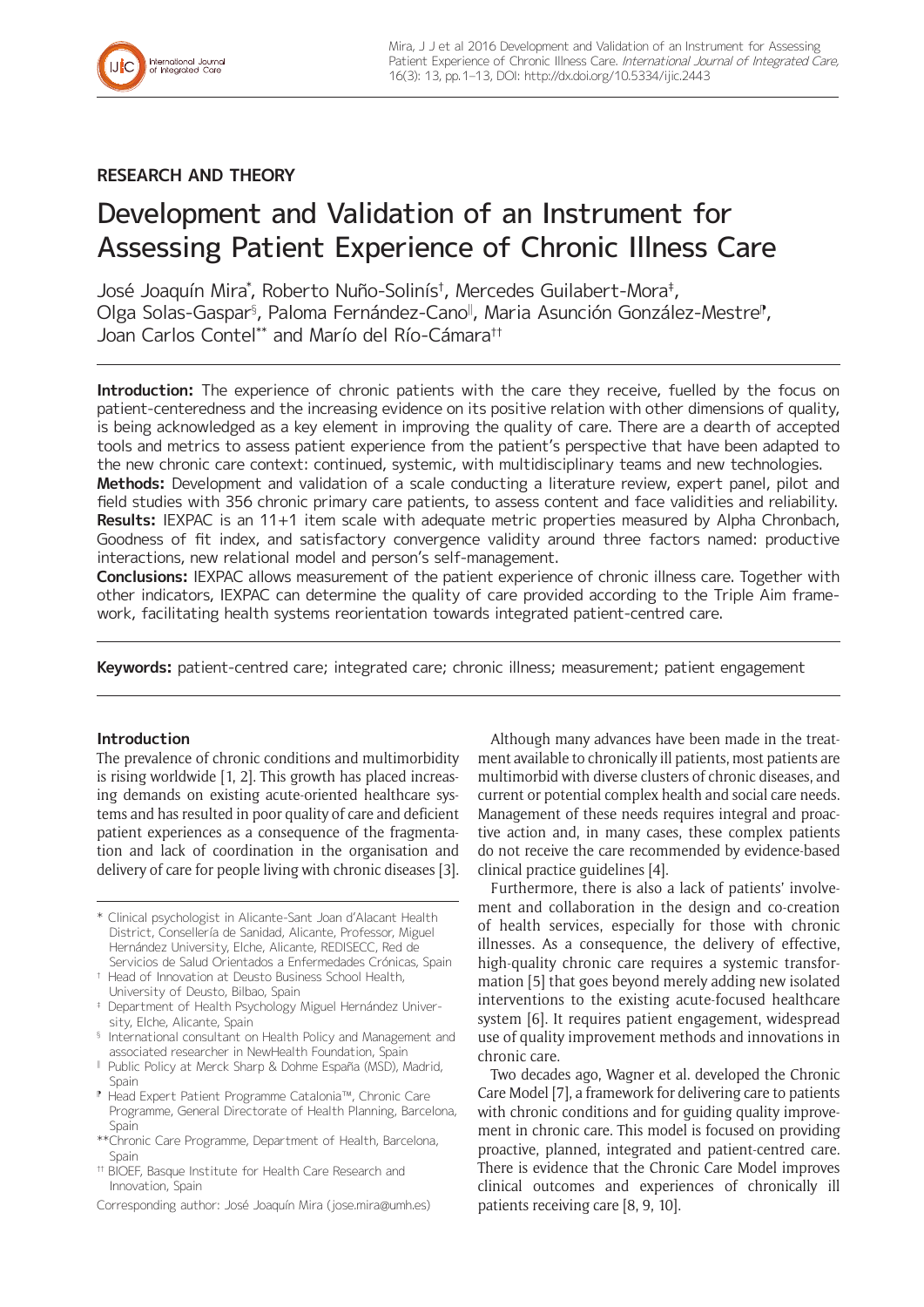Cramm and collaborators have demonstrated that, over time, quality of care and changes therein translate into more positive experiences for patients with chronic conditions [11]. Therefore, patient experience can, if appropriately measured, indicate the quality of chronic illness care and can provide important information to improve quality of care, patient safety and clinical effectiveness [12].

Consistent with the Chronic Care Model, Glasgow et al. [13] developed the Patient Assessment of Chronic Illness Care scale (PACIC) to assess patient experience with chronic care delivery. This scale has been used internationally among patients with a variety of chronic health conditions, and has been adapted and validated in many countries. In a systematic review, Vrijhoef et al [14] identified it as the most applicable and relevant questionnaire for measuring the quality of integrated chronic care from the patient's perspective. Recently, Singer et al [15, 16] developed the Patient Perceptions of Integrated Care survey (PPIC), assessing a six-dimension model of integrated care. PACIC and PPIC focus on the experience between patients and the doctors and nurses who regularly provide their care. These instruments do not incorporate elements related to ICT developments in chronic care and do not directly assess the coordination between health care and social care providers.

Many new integrated care models are built to incorporate a patient's narrative of needs, preferences and expectations [17, 18], acknowledging the essential role they have in their own care and the need for truly patientcentred care [19]. However, there is a dearth of accepted metrics [20].

Our group previously developed IEMAC-ARCHO, a selfassessment tool of readiness for chronicity in healthcare organisations [21, 22]. Subsequently, the need to develop an instrument to assess patient experience of chronic integrated care was identified for the following reasons:

- To incorporate new theories, frameworks and trends in health care, such as the Triple Aim [23], the narratives of 'person-centred coordinated care' [24] or coproduction approaches [25] that are emphasising the importance of patient experience;
- To incorporate a broad notion of integrated care, including social care and patient self-management;
- To include increasingly popular technological innovations that are transforming the interaction between patients and the system of care;
- To consider the epidemiological situation, characterised by high prevalence of chronic conditions and multimorbidity [26].
- To take into account the interaction with a team (or network) of providers instead of focusing on separate professionals (interactions with doctors, nurses, etc.) [27];
- To specifically address the concept of the "patient experience", separating it from that of patient satisfaction considering the approaches and outcomes obtained by Michelle Beattie [28], Cramm [29, 30] and Wensing [31]

– To complement the aforementioned tool with another that incorporates the patient perspective.

Therefore, the purpose of this paper is to describe the process of development and validation of a new tool to measure self-reported patient experience of integrated chronic care.

# **Theory and methods**

This is a design and validation study of a new instrument to assess the experience of patients with chronic conditions, who, because of their health status, have continuous interactions with social and health care professionals and services. The new tool is theoretically based on the Chronic Care Model and is inspired by patient-centred integrated care approaches.

The tool is intended to be used routinely to assess the patients experience of chronic illness care. For this reason, the following characteristics have been prioritised in its design [28]: small size (affordable), focused on the areas which patients consider important (appropriate), elements that support the processes of transformation and attention to chronicity (sensitive), orientation to what happens during the interaction with professionals (relevant), easy to understand (simple), a limited selection of elements (feasibility), suitable in any context (adaptable), and well-founded to ensure its psychometric properties (valid and reliable).

In this study, patient experience is defined as the information that the person facilitates on what has happened (to her) in her continued interaction with the health and social care professionals and services and on how she has lived that interaction and its outcomes. Meanwhile integrated care was conceptualised according to the Chronic Care Model and its subsequent adaptation by the WHO [3, 7].

The steps followed in this study are shown in **Figure 1.**

# **Literature search: Characteristics that should be analysed**

The literature was reviewed to identify existing tools and their characteristics to evaluate patient experience with integrated chronic care. A scoping review was carried out using MEDLINE and Web-of-Knowledge. Only studies in English or Spanish published in the last ten years (until January 2015) were included considering the availability of a previous high quality systematic review conducted by Vrijhoef et al [14]. "Patient Experience" and "Patient Perceptions" with "Integrated Care" or "Chronic Care" were used as search terms. References from retrieved articles were examined to locate further studies. A total of 58 articles were found, their abstracts were revised and 18 of them were fully reviewed and incorporated as relevant sources of information. The results were initially analysed, structured and made available to all members of the research team.

#### **Selection and formulation of reactive items**

Based on the previous results, the research team developed, by consensus, a pool of 28 reactive items. This set included a minimum of two items for each characteristic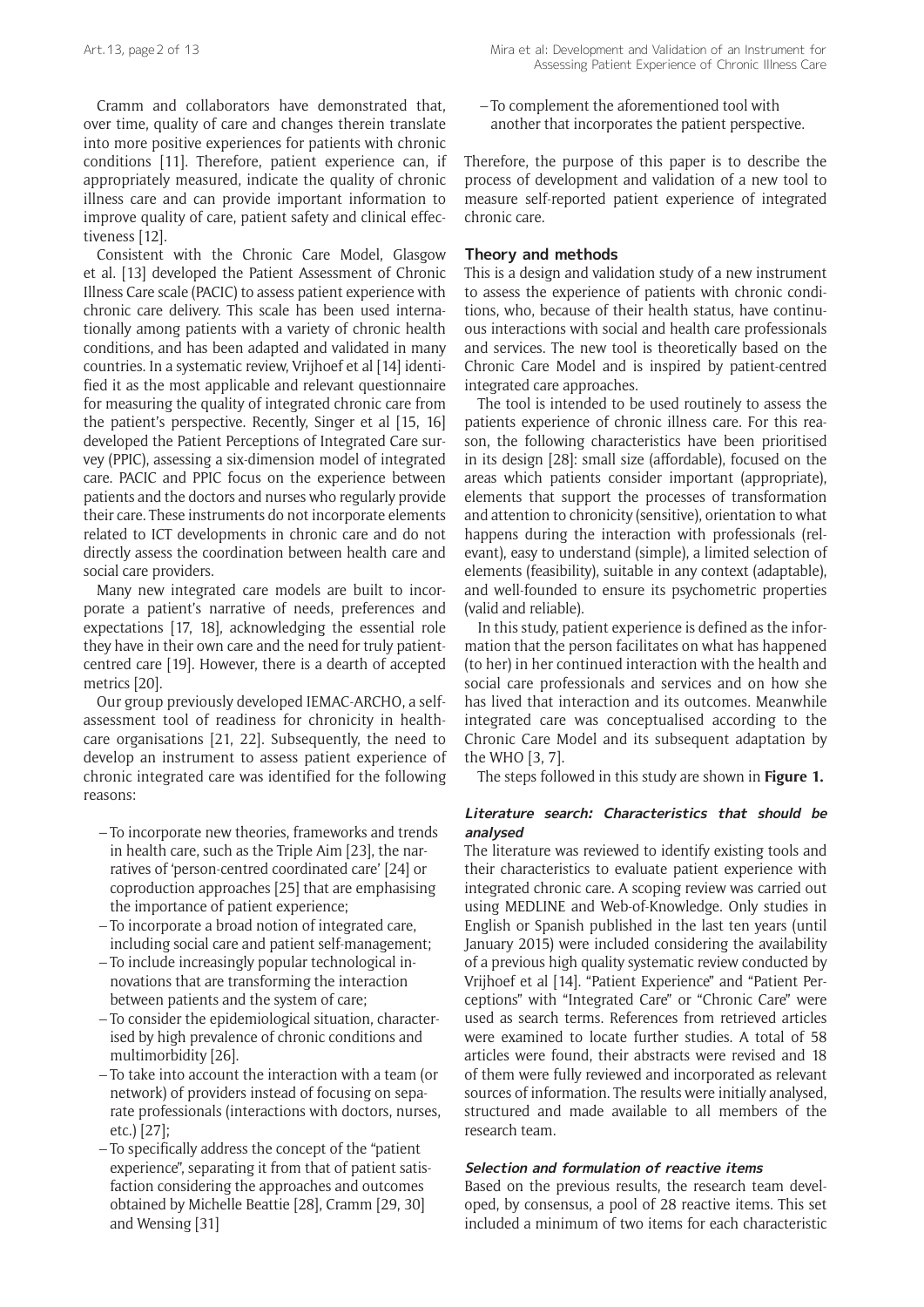| What                                                                                        | How                                                                                                                                                                                                                          | When              |  |
|---------------------------------------------------------------------------------------------|------------------------------------------------------------------------------------------------------------------------------------------------------------------------------------------------------------------------------|-------------------|--|
| To identify<br>dimensions to be<br>evaluated                                                | Narrative review of studies<br>Systematic review of<br>studies on Patient<br>using IEMAC/ARCHO and<br>÷<br>the intervention proposed<br>Experience Assessment (10<br>last years in English or Spanish)<br>in this instrument | July-Sept 2014    |  |
| To elaborate elements<br>representatives of<br>identified dimensions                        | 28 reactive items were elaborated by<br>consensus of the research team (Two<br>for each dimension)                                                                                                                           | July-Sept 2014    |  |
| To assess the adequacy<br>of dimensions and<br>propose reactive items<br>(Content Validity) | Expert Panel with 15 participants (clinicians,<br>social care, managerial,, researchers and patient<br>association representatives) assessed content<br>validity, feasibility and applicability                              | $Sept - Nov 2014$ |  |
| To assure readability of<br>the items (Pilot Study)                                         | 18 chronic patients assessed evaluated the 28<br>reactive items (comprehension, appropriateness,<br>acceptability and necessary time to replay).                                                                             | Dec 2014          |  |
| To establish the<br>psychometric properties<br>(reliability an validity)                    | A randomized sample of 338 chronic patients from 4<br>autonomous health services in Spain were surveyed                                                                                                                      | April-May 2015    |  |

**Figure 1:** Summarises the steps followed in this study.

of care identified as relevant. Items were elaborated by the research team in successive work-team sessions considering: patient experience dimensions identified in the literature, as well as IEMAC/ARCHO [21, 22] dimensions and interventions.

# **Content validity: Expert panel**

An expert panel was carried out from September to November 2014 using an online survey involving 15 professionals from primary care, public health, social services, management, quality and safety boards and research institutions. The selection of the participants was based on their knowledge and expertise, each having at least 15 years of experience in clinical or managerial positions. They were recruited by personal contact.

Experts evaluated: content validity (redundancies, absences, misleading questions), face validity (understanding, friendliness, adequacy, ordinal structure), relevance to justify items' inclusion, adequacy of the type of response scale and the instrument as a whole. The results of their answers prompted some changes in the reactive items to be explored in this new instrument.

#### **Pre-test**

Two pilot groups, each of 18 patients with chronic conditions, were conducted in December 2014. Patients were recruited through patient organisations for a variety of health conditions and had different characteristics (age, gender, socioeconomic). These patients evaluated the 28 reactive items of the questionnaire, regarding appropriateness, readability, acceptability and necessary time of response for each item, as well as two possible types of response scales. These patients considered the comprehension of this 28-item questionnaire as very good (4.8/5) as well as appropriate (4.6/5). The average time of response was 15 minutes. As a result, the wording of seven items was modified to improve understanding.

#### **Reliability and validity: Field study**

To establish the psychometric properties of the instrument and select those items with the best behaviour, a field study was performed in April-May 2015 with the participation of 350 patients (sample size calculated for a p=q=0.50, 5% error and a level of significance for two queues of 0.05). These were patients older than 16 years of age, with at least one chronic disease, who visited general medicine or nursing consultants at 11 primary care centres of four regional health services in Spain (Catalonia, Madrid, Basque Country and Valencia). Among those who met the inclusion criteria, patients were recruited by the interviewer by random systematic cluster sampling with proportional allocation (K=3). The questionnaire was self-administered, and only at the request of the patient, applied by means of a personal interview. Patients interviewed were informed of the purpose of the study and informed consent was obtained. The demographic and clinical variables of the study were collected in a booklet of data collection (BDC) designed for this study. The interviewers received a briefing on the selection procedure of the patients to be interviewed and on the correct application of the questionnaire. Twelve patients declined to answer.

In the analysis, the ceiling-floor effects and the correlation of each item with the scale total score were considered, where values above 0.30 were acceptable [32]. To establish the construct validity, a preliminary study to determine the unidimensionality of the factors was conducted through the use of an exploratory factorial analysis (EFA) using principal components, with Varimax rotation of the resulting array. To remove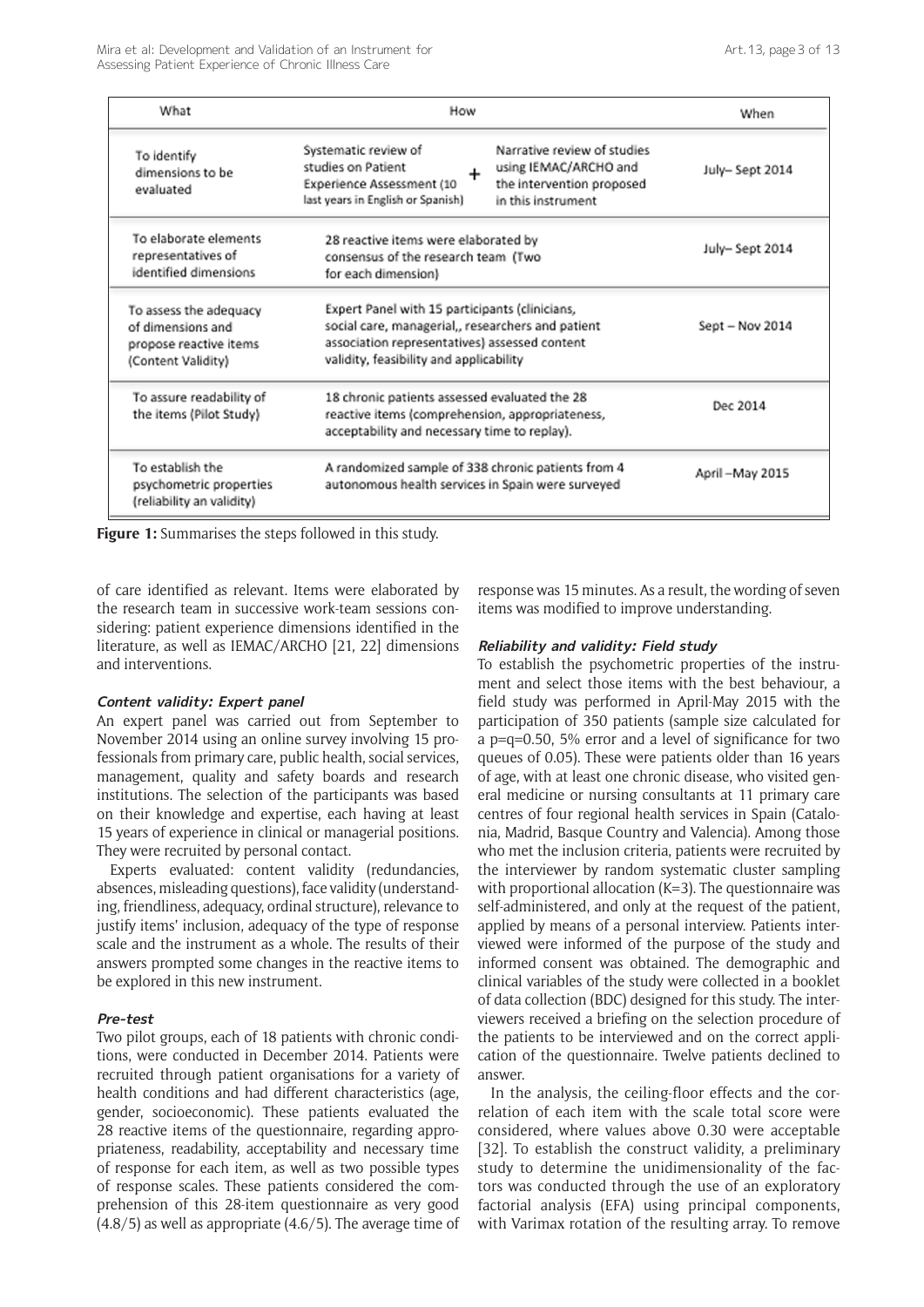| <b>Sample Description</b>                                 | N     | $\%$  |
|-----------------------------------------------------------|-------|-------|
| Male                                                      | 178   | 52.7  |
| Female                                                    | 160   | 47.3  |
| Age (mean, SD)                                            | 66.5  | 14.1  |
| 16-30 years                                               | 7     | 2.1   |
| 31-45 years                                               | 24    | 7.1   |
| 46-65 years                                               | 102   | 30.2  |
| $\geq$ 66 years                                           | 205   | 60.7  |
| <b>Marital Status</b>                                     |       |       |
| Single                                                    | 46    | 13.6  |
| Married                                                   | 223   | 66.0  |
| Widowed                                                   | 69    | 20.4  |
| Patients living alone                                     | 83    | 24.6  |
| <b>Educational level</b>                                  |       |       |
| No studies                                                | 67    | 19.8  |
| <b>Basic studies</b>                                      | 153   | 45.3  |
| Grade education                                           | 50    | 14.8  |
| University degree                                         | 68    | 20.1  |
| Prescribed drugs (mean, SD)                               | 4.1   | 3.8   |
| Prescribed drugs grouped                                  |       |       |
| 1-2 drugs                                                 | 117   | 34.6  |
| 3-4 drugs                                                 | 108   | 32.0  |
| $\geq$ 5 drugs                                            | 113   | 33.4  |
| Who manages the medication                                |       |       |
| The patient                                               | 306   | 90.5  |
| The patient's partner, another family member or caregiver | 32    | 9.5   |
| Disorders (a patient may suffer from more than one)       |       |       |
| <b>Diabetes</b>                                           | 72    | 21.3  |
| Insulin-dependent diabetes                                | 16    | 4.7   |
| Arterial hypertension                                     | 190   | 56.2  |
| COPD                                                      | 68    | 20.1  |
| Other cardiovascular diseases                             | 97    | 28.7  |
| Comorbidity                                               |       |       |
| 1 disease                                                 | 163   | 48.2  |
| 2 diseases                                                | 125   | 37.0  |
| $\geq$ 3 diseases                                         | 50    | 14.8  |
| Months from the diagnosis                                 |       |       |
| Diabetes (mean, SD)                                       | 144.6 | 147.4 |
| Arterial hypertension (mean, SD)                          | 114.8 | 126.0 |
| COPD (mean, SD)                                           | 116.9 | 137.0 |
| Other cardiovascular diseases (mean, SD)                  | 89.6  | 78.0  |
| No hospitalisation in the last three years                | 197   | 58.3  |
| No hospitalisation in the last year                       | 253   | 74.9  |
| No emergency visit in the last year                       | 190   | 56.2  |
| No general practitioner appointment in the last year      | 6     | 1.8   |
| Hospitalisation in the last three years (mean, SD)        | 0.7   | 1.1   |
| Hospitalisation in the last year (mean, SD)               | 0.3   | 0.6   |
| Emergency visits in the last year (mean, SD)              | 0.9   | 1.8   |
| General practitioner' appointments last year (mean, SD)   | 7.4   | 11.5  |

**Table 1:** Descriptive Characteristics Display.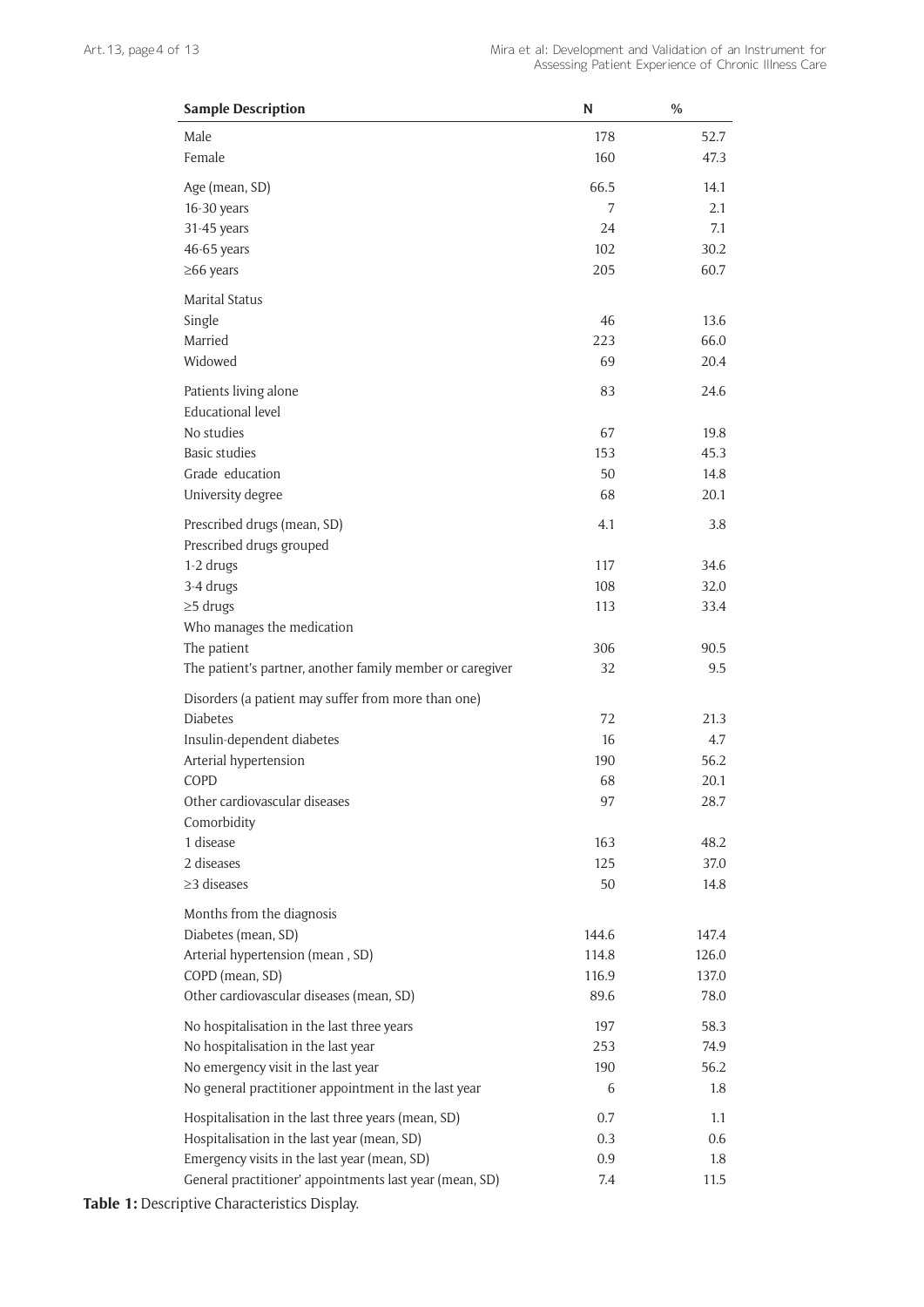factors, criteria were applied using Eigenvalues equal to 1 (calculating previously the statisticians Kaiser-Meyer-Olkin and the Bartlett's test to determine the appropriateness of performed EFA). Factorial loads higher than 0.50 were considered as acceptable [33]. The internal consistency reliability of a first version of the instrument was calculated using the statistical Cronbach's Alpha, assuming acceptable values equal to or greater than 0.70 [32, 33].

Subsequently, a confirmatory factorial analysis (CFA) was carried out, using all data and a random selection (N=115) of data from patients receiving health care in different health services, to confirm the hypotheses concerning the underlying structure generated by the exploratory factorial analysis and to rate the 'goodness of fit'. This analysis was performed using the threefactor model that was derived from EFA to verify that the isolated factors finally had not changed their structure and that statistics employed in the exploratory analysis remained satisfactory. To check the measurement model validity, the standardized root mean square residual (SRMR), the Jöreskog-Sörbom goodness of fit index (GFI), the normed fix index (NFI), and the comparative fix index (CFI) were used. Pearson correlations between factors were also calculated to check the factors' independence.

The quality criteria for measurement properties of health status instruments proposed by Terwee et al. [34] were considered to assess the acceptability of the questionnaire's elements.

The ability of the questionnaire to discriminate between isolated dimensions was tested by performing t-test, ANOVA or Chi-Square, because differences in scores were expected based on differences in care delivery.

#### **Ethical approval**

The protocol of the study was approved by the Ethics Committee of the University Miguel Hernández, the institution who coordinated the study, and the Madrid Health Service Research Central Commission.

# **Results**

# **Participants**

Three hundred thirty-eight patients responded to the questionnaire (response rate 96.6%). **Table 1** depicts their characteristics.

#### **Items analysis**

Seven items were ruled out for their ceiling-floor effects. The remaining 21 were included in the subsequent analysis, after verifying that there was acceptable variability in the answers of the patients.

The values of the Alpha of Cronbach were calculated by eliminating each item in an individualised way. No items were ruled out considering these data. The values of the correlations item-total ranged between 0.18 and 0.61. Three items with correlations inferior to 0.30 were ruled out before applying the technique of the exploratory factorial analysis.

# **Explorative analysis of dimensionality and reliability: Exploratory factor analysis (EFA)**

A first factorial solution, with 15 items, joined together in five first order factors, with a principal factor explaining the 51.6% of the variance, and four items with significant saturations in more than one factor. In the following exploratory factorial analysis, 11 items were included, each with factorial saturations higher than 0.5 and commonalities between 0.43 and 0.70. This factorial solution converged in three factors, explaining the 57.5% of the common variance (**Table 2**). Based on our observation, Factor 1, named "Productive Interactions", refers to the characteristics and content of interactions between patients and professionals oriented to improve outcomes, for example the professionals who care for me listen to me and ask me about my needs/habits and preferences and they are concerned with my quality of life. Factor 2, named "New Relational Model", refers to new forms of patient interaction with the health care system, through the internet or with peers. Factor 3, named "Patient Self-Management", refers to the ability of individuals to manage their own care and improve their wellbeing based on professional-mediated interventions.

# **Confirmatory analysis of dimensionality and analysis of reliability: Confirmatory factorial analysis (CFA)**

The confirmatory factor analysis (CFA), in the second stage of the study, indicated an acceptable fit to the data. The estimates of the parameters and factor loadings of the model are shown in **Table 3** and **Figure 2**. This figure also shows the optimised model of the questionnaire factorial structure based on confirmatory factor analysis.

# **Composite reliability and convergent validity**

The analysis of the convergent validity was satisfactory. All standardised loads were found to be significant for the respective factor and to be greater than 0.6. The average variance extracted was greater than 0.5 [35]. The composite reliability indexes were greater than 0.7 [36], indicating acceptable reliability for all factors (**Table 4**).

#### **Discriminant analysis**

In the discriminant analysis, **Table 5** shows the inter-correlations between the three factors identified in the analyses. The factors showed acceptable independence to each other. PI with PSM showed higher values.

#### **Internal consistency**

The value of the Alpha Chronbach was 0.76 for the whole scale (0.79 in factor 1, 0.56 in factor 2 and 0.63 in factor 3).

#### **Scale scores**

The average punctuation in the IEXPAC-11 items was 3.1 points (SD 0.7, IC95% 3.0-3.2). The average punctuation in each factor was 4.0 points (SD 0.9) in factor one, 1.7 (SD 0.9) in factor two and 3.7 (SD 0.9) in factor three. **Table 6** shows the results based on a set of variables.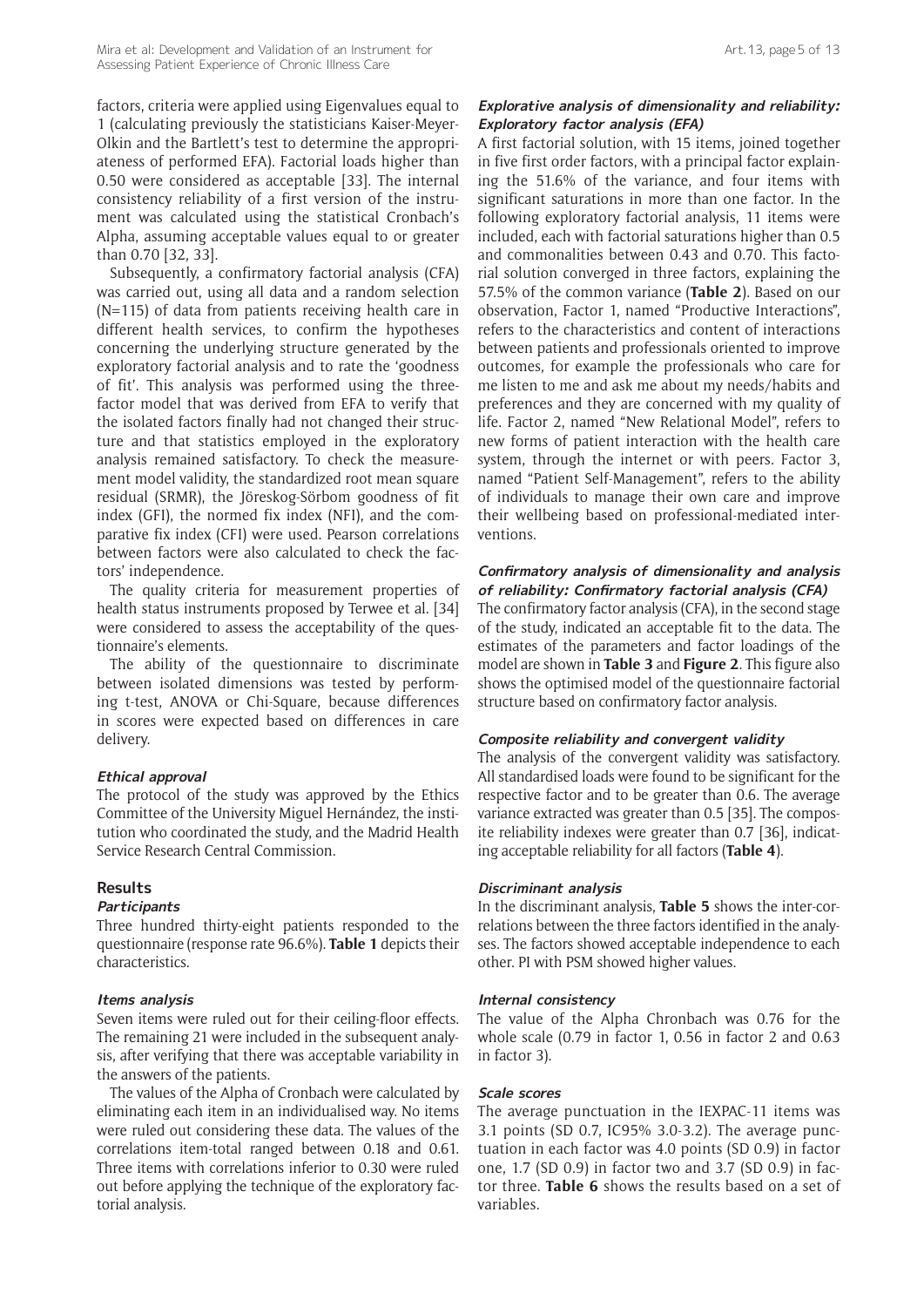| Abbreviation<br>Item | <b>Items</b>                                                                                                                                                                                                       | Communalities | Correlation<br>Item-total | item deleted<br>Alpha if | Mean*            | <b>GS</b>        | $\overline{\mathbf{r}}$ | <b>NRM</b> | <b>PSM</b> |
|----------------------|--------------------------------------------------------------------------------------------------------------------------------------------------------------------------------------------------------------------|---------------|---------------------------|--------------------------|------------------|------------------|-------------------------|------------|------------|
| P24                  | I review the adherence to my treatment and care plan with the profes-<br>sionals who care for me.                                                                                                                  | 0.70          | 0.60                      | 0.73                     | 4.0              | 1.2              | 0,78                    |            |            |
| P <sub>26</sub>      | The professionals who care for me are concerned with my quality of<br>life and I feel they are committed to my wellbeing.                                                                                          | 0.64          | 0.53                      | 0.73                     | $\overline{4.1}$ | 1.2              | 0,77                    |            |            |
| P <sub>22</sub>      | Health and social care services are coordinated to improve my wellbe-<br>ing and quality of life in my environment (family, neighbourhood,<br>town).                                                               | 0.62          | 0.9                       | 0.74                     | 4.0              | 1.2              | 0,77                    |            |            |
| P9                   | The professionals who care for me listen to me and ask me about my<br>needs, habits and preferences to adapt my treatment and care plan.                                                                           | 0.50          | 0.40                      | 0.75                     | 4.0              | 12               | 0,70                    |            |            |
| P <sub>13</sub>      | access to other services through the internet or the mobile app of my<br>I can consult my clinical record, tests results, programmed visits and<br>health service.                                                 | 0.64          | 0.23                      | 0.77                     | 1.4              | $\overline{1.0}$ |                         | 0.83       |            |
| P8                   | The professionals who care for me inform me about trustful webpages<br>and internet forums that I can consult to better know my disease, its<br>treatment and the consequences they may have on my life.           | 0.69          | 0.31                      | 0.76                     | 1.6              | $\Box$           |                         | 0.83       |            |
| P <sub>12</sub>      | The professionals who care for me invite me to participate in patients<br>groups to share information and experiences on how to care for our-<br>selves and improve our health.                                    | 0.53          | 0.42                      | 0.75                     | 2.1              | 1.4              |                         | 0.56       |            |
| P <sub>17</sub>      | specific objectives regarding diet, physical exercise and medication to<br>I've been able to agree with the professionals who care for me on<br>get better control of my health problems.                          | 0.61          | 0.47                      | 0.74                     | 3.6              | 14               |                         |            | 0.74       |
| $\overline{P}$       | that I can use<br>health and<br>to improve my health problems and take better care of myself.<br>The professionals who care for me inform me about the I<br>social resources available in my neighbourhood or town | 0.46          | 0.31                      | 0.77                     | 3.1              | 1.6              |                         |            | 0.68       |
| P6                   | The professionals who care for me review with me all of the medica-<br>tion I take, how I take it and how it suits me.                                                                                             | 0.49          | 0.41                      | 0.75                     | 4.0              | $\frac{13}{2}$   |                         |            | 0.51       |
| P <sub>11</sub>      | I feel that my confidence in my ability to take care of myself, manage<br>my health problems and keep my autonomy has improved.                                                                                    | 0.43          | 0.44                      | 0.75                     | $\overline{4.1}$ | $\Box$           |                         |            | 0.43       |
|                      | Percentage of explained common variance (57%)                                                                                                                                                                      |               |                           |                          |                  |                  | 24%                     | 17%        | 16%        |

**Table 2:** Exploratory factorial analysis.

\*Scores 1 to 5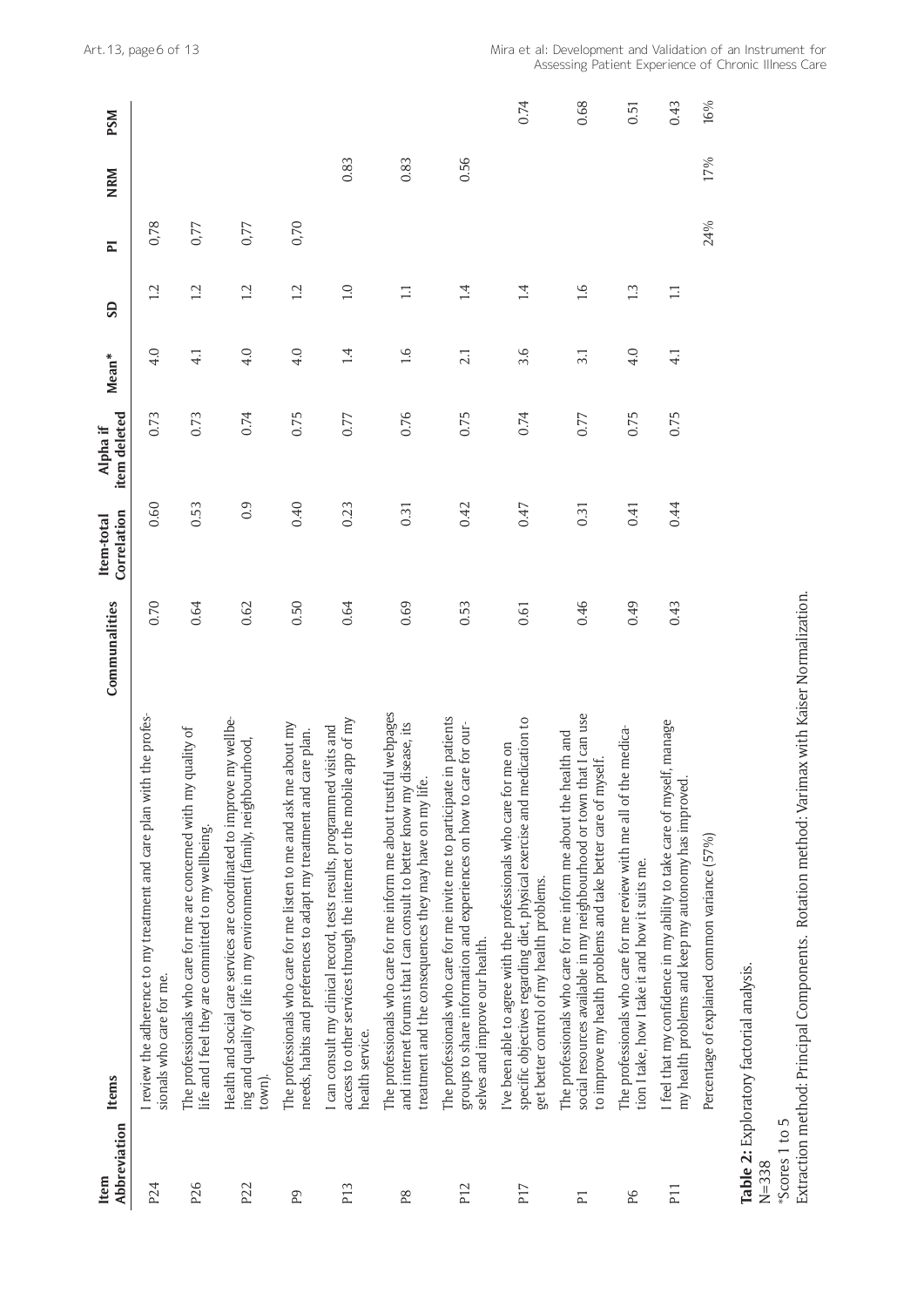

**Figure 2:** Optimised model of the questionnaire factorial structure based on confirmatory factor analysis from the validation study carried out.

| Evaluating   | Fit         | A model is regarded as | <b>CFA Index values</b> |           |
|--------------|-------------|------------------------|-------------------------|-----------|
| model fit    | indices     | acceptable if:         | $N = 338$               | $N = 115$ |
| Absolute fit | <b>SRMR</b> | Value<0.08             | 0.05                    | 0.06      |
| indices      | <b>GFI</b>  | Value $\approx$ 1      | 0.96                    | 0.89      |
| Relative fit | <b>NFI</b>  | Value $\approx$ 1      | 0.92                    | 0.91      |
| indices      | CFI         | $0.9 <$ Value $< 0.95$ | 0.96                    | 0.95      |

**Table 3:** Confirmatory factorial index.

SRMR - Standardised Root Mean Square Residual; GFI- Jöreskog-Sörbom Fit Index-Goodness of Fix Index; NFI- Normed Fix Index; NNFI- Non Normed Fix Index; CFI-Comparative Fix Index; IFI- Incremental Fix Index.

| <b>Factor</b><br>(abbreviation) | <b>Items</b>    | Standardized loads <sup>a</sup> |              |
|---------------------------------|-----------------|---------------------------------|--------------|
|                                 | P <sub>22</sub> | 0.895(12.106)                   |              |
|                                 | P <sub>26</sub> | 0.886(11.907)                   |              |
| Productive                      | P <sub>24</sub> | 0.918(12.630)                   |              |
| Interactions (PI)               | P <sub>9</sub>  | 0.727(8.838)                    |              |
|                                 |                 |                                 | $CR = 0.918$ |
|                                 |                 |                                 | $AVE=0.739$  |
|                                 | P <sub>13</sub> | 0.960(13.244)                   |              |
|                                 | P8              | 0.873(11.406)                   |              |
| New Relational                  | P <sub>12</sub> | 0.790(9.880)                    |              |
| Model (NRM)                     |                 |                                 | $CR = 0.909$ |
|                                 |                 |                                 | $AVE=0.769$  |
|                                 | P <sub>17</sub> | 0.762(9.060)                    |              |
|                                 | P <sub>1</sub>  | 0.742(8.735)                    |              |
| <b>Patient</b>                  | P <sub>6</sub>  | 0.805(9.788)                    |              |
| Self-management                 | P <sub>11</sub> | 0.754(8.928)                    |              |
| (PSM)                           |                 |                                 | $CR = 0.950$ |
|                                 |                 |                                 | $AVE=0.587$  |

**Table 4:** Reliability, dimensionality, and convergent validity of each factor of the questionnaire. a Data represents Student *t*-test values and differences were significant at *P* = 0.05.

b CR: composite reliability.

c AVE: average variance extracted.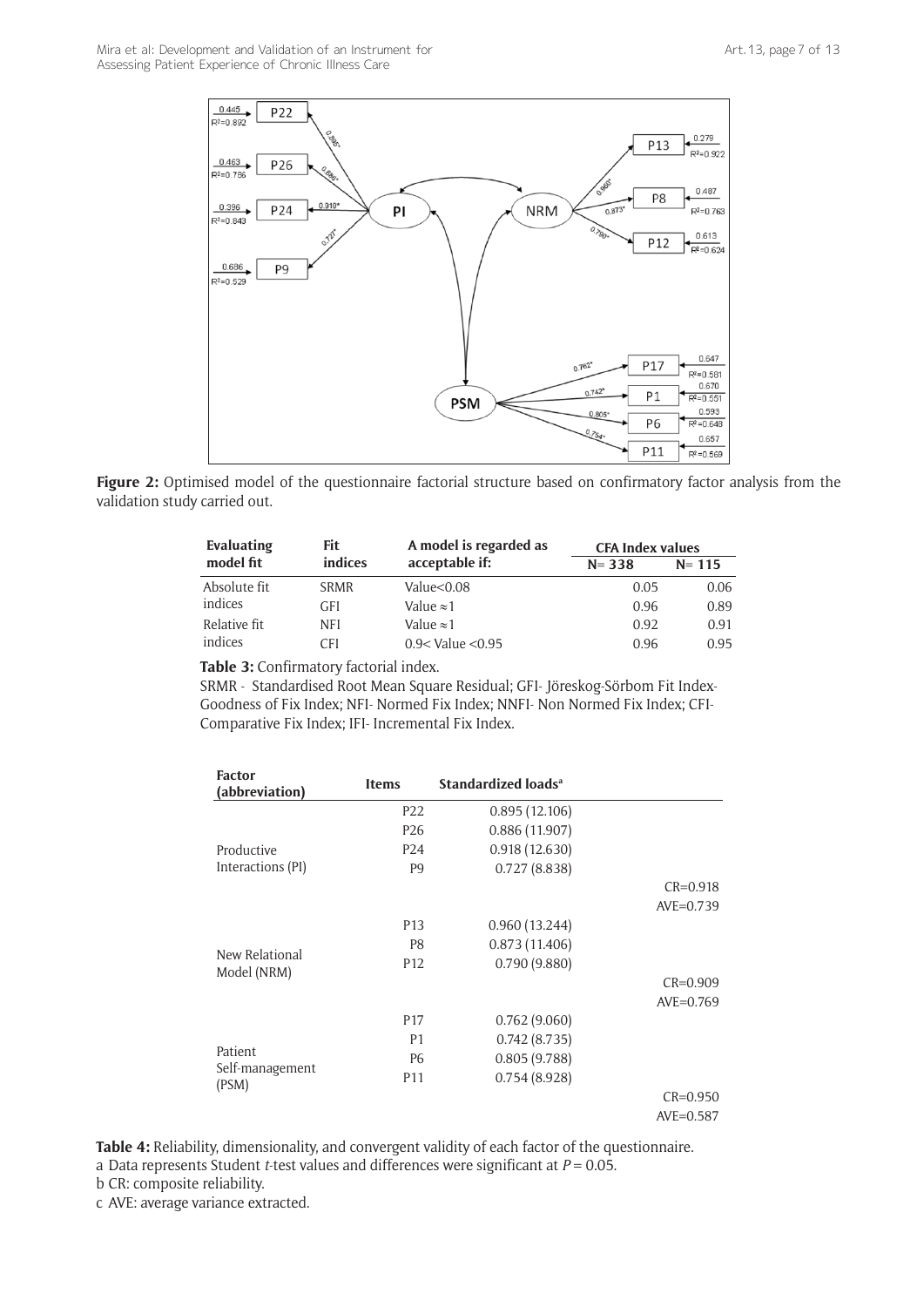The new tool was named IEXPAC, Instrument for Evaluation of the Experience of Chronic Patients (available online at http://www.iemac.es/iexpac/). Additionally, an item was included for specific cases when a patient is hospitalised, to check the continuity of care during discharge and once the patient returns home. This item (number 12) is not included in the scale aggregate rating. The average score for this item was 2.5 (SD 1.7).

#### **Discussion**

The developed scale is an instrument to obtain a reliable and valid measure of the experience of patients with chronic conditions during their interaction with the system of care. IEXPAC has a condensed set of measured items so that it can be used routinely and systematically in care services for assessing whether patients perceive is receiving integrated care, have a positive relationship with the set of professionals which usually interacts with, feels

|                                | PI   | <b>NRM</b> | <b>PSM</b> | <b>Total Score</b> |
|--------------------------------|------|------------|------------|--------------------|
| Productive Interactions (PI)   | 1.00 | 0.20       | 0.47       | 0.78               |
| New relational model (NRM)     |      | 1.00       | 0.31       | 0.61               |
| Person's self-management (PSM) |      |            | 1.00       | 0.82               |
| <b>Total Score</b>             |      |            |            | 1.00               |

**Table 5:** Inter-correlations between the latent factors. N=338 P<0.01

|                          | ${\bf N}$ | $\%$ | PI          | <b>NRM</b>  | <b>PSM</b>  |
|--------------------------|-----------|------|-------------|-------------|-------------|
| Male                     | 178       | 52.7 | 3.96        | 1.58        | 3.63        |
| Female                   | 160       | 47.3 | 4.04        | 1.77        | 3.72        |
|                          |           |      | $P = 0.321$ | $P = 0.033$ | $P = 0.079$ |
| Age                      |           |      |             |             |             |
| $16 - 45$                | 31        | 9.2  | 4.0         | 2.6         | 3.6         |
| 46-65                    | 102       | 30.2 | 4.0         | 1.9         | 3.6         |
| $\geq 66$                | 205       | 60.7 | 4.0         | 1.4         | 3.7         |
|                          |           |      | $P = 0.925$ | $P = 0.001$ | $P = 0.556$ |
| <b>Educational level</b> |           |      |             |             |             |
| No studies               | 67        | 19.8 | 4,00        |             |             |
|                          | 1.28      | 3.52 |             |             |             |
| <b>Basic studies</b>     | 153       | 45.3 | 4,00        | 1.48        | 3.72        |
| Grade education          | 50        | 14.8 | 4,12        | 1.96        | 3.65        |
| University degree        | 68        | 20.1 | 3,91        | 2.30        | 3.75        |
|                          |           |      | $P = 0.696$ | $P = 0.000$ | $P = 0.394$ |
| Who they live with       |           |      |             |             |             |
| Alone                    | 83        | 24.6 | 4,04        | 1.51        | 3.63        |
| In family                | 252       | 74.6 | 4,00        | 1.74        | 3.69        |
|                          |           |      | $P = 0.467$ | $P = 0.021$ | $P = 0.463$ |
| Chronic diseases         |           |      |             |             |             |
| $\mathbf{1}$             | 163       | 48.2 | 4.2         | 1.8         | 3.7         |
| $\sqrt{2}$               | 125       | 37.0 | 3.8         | 1.6         | 3.6         |
| $\geq$ 3                 | 50        | 14.8 | 3.8         | 1.5         | 3.6         |
|                          |           |      | $P = 0.001$ | $P = 0.068$ | $P = 0.707$ |
|                          |           |      |             |             | Contd.      |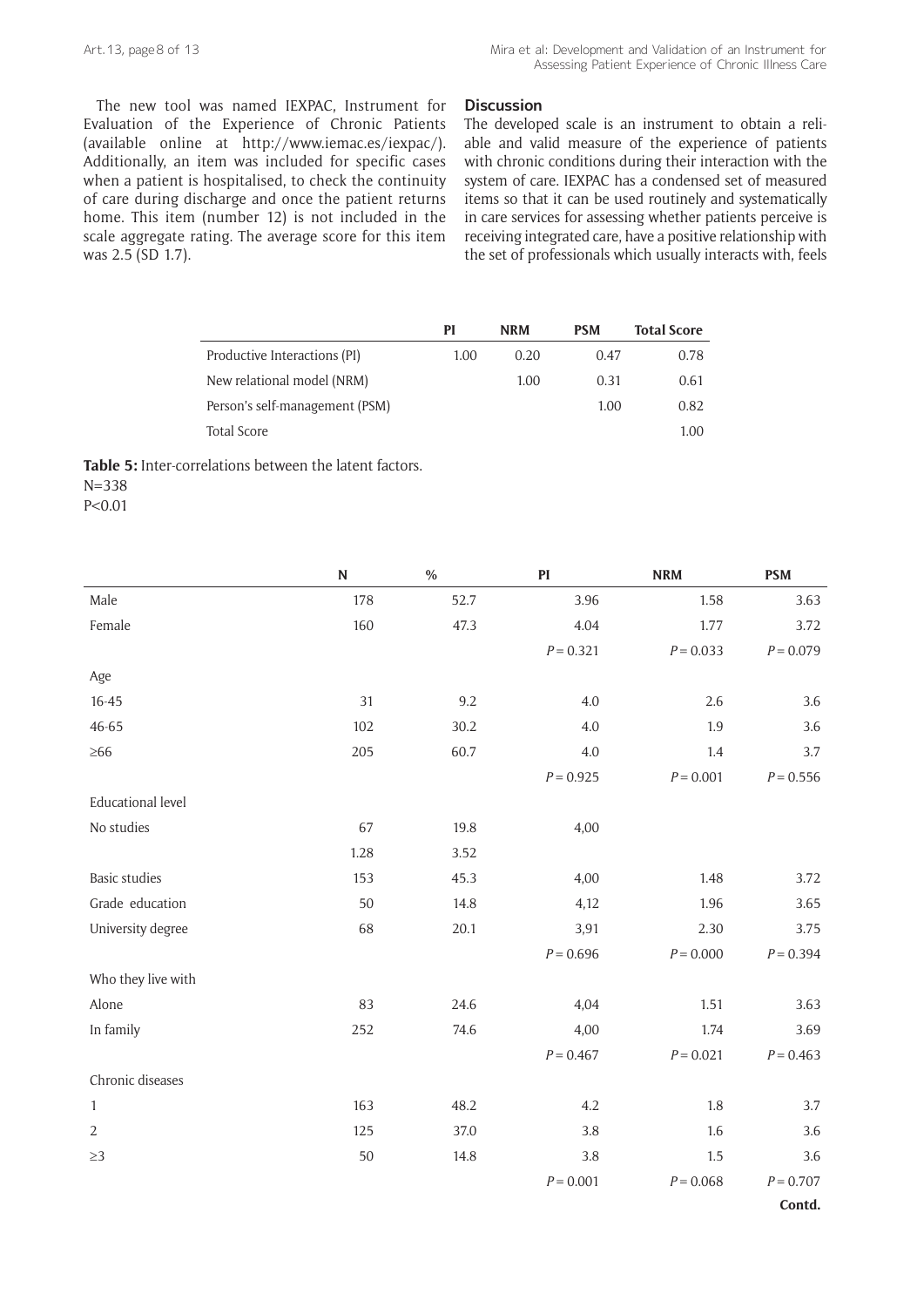Mira et al: Development and Validation of an Instrument for Assessing Patient Experience of Chronic Illness Care

|                                                       | ${\bf N}$ | $\%$ | PI          | <b>NRM</b>  | <b>PSM</b>  |
|-------------------------------------------------------|-----------|------|-------------|-------------|-------------|
| Prescribed drugs                                      |           |      |             |             |             |
| $1 - 2$                                               | 117       | 34.6 | 4.1         | 1.9         | 3.6         |
| $3-4$                                                 | 108       | 32.0 | 3.9         | 1.6         | $3.8\,$     |
| $\geq 5$                                              | 113       | 33.4 | $4.0\,$     | 1.5         | 3.7         |
|                                                       |           |      | $P = 0.306$ | $P = 0.001$ | $P = 0.351$ |
| Number of hospitalisations in last<br>3 years         |           |      |             |             |             |
| $\boldsymbol{0}$                                      | 197       | 58.3 | 4.0         | $1.7\,$     | 3.6         |
| $1 - 2$                                               | 119       | 35.2 | 4.0         | 1.6         | 3.7         |
| 3 or more                                             | 22        | 6.5  | 4.1         | 1.6         | 3.9         |
|                                                       |           |      | $P = 0.947$ | $P = 0.657$ | $P = 0.401$ |
| Emergency visits in the last year                     |           |      |             |             |             |
| $\boldsymbol{0}$                                      | 191       | 56.5 | 4.1         | $1.7\,$     | 3.7         |
| $1 - 2$                                               | 116       | 34.3 | 3.9         | 1.6         | 3.6         |
| 3 or more                                             | 31        | 9.2  | 3.8         | 1.5         | 3.6         |
|                                                       |           |      | $P = 0.179$ | $P = 0.281$ | $P = 0.468$ |
| General practitioner appointments<br>in the last year |           |      |             |             |             |
| $\boldsymbol{0}$                                      | 9         | 2.1  |             |             |             |
| $1 - 3$                                               | 133       | 39.3 | 4.0         | 1.9         | 3.7         |
| $4 - 5$                                               | 51        | 15.1 | 3.8         | 1.6         | 3.4         |
| 6 or more                                             | 145       | 42.9 | 4.1         | 1.4         | 3.8         |
|                                                       |           |      | $P = 0.255$ | $P = 0.001$ | $P = 0.085$ |
| Autonomous Health Service                             |           |      |             |             |             |
| $\mathbf{1}$                                          | 84        | 24.9 | 4.1         | 2.6         | 3.9         |
| $\sqrt{2}$                                            | 84        | 24.9 | 4.3         | $1.4\,$     | 3.3         |
| $\mathsf 3$                                           | 85        | 25.1 | 3.5         | $1.3\,$     | $3.6\,$     |
| $\overline{4}$                                        | 85        | 25.1 | 4.1         | 1.4         | 3.9         |
|                                                       |           |      | $P = 0.001$ | $P = 0.001$ | $P = 0.001$ |

**Table 6:** IEXPAC factors scores.

abler to look after their health and, are involved in new ways of non-face-to face interactions.

Specifically, IEXPAC assesses patient experience in accordance with the Triple Aim framework. Triple Aim shows the importance of the "experience of care", an inconsistently measured dimension. Most health systems do not regularly assess the experience of care. This instrument could be used online ([http://iexpac.es\)](http://iexpac.es) paper-andpencil or phone to assess patient experience of care in several contexts such as a health centre, health district or health service.

Patient experience represents a unique encompassing dimension that is challenging to measure. Lacking a widely accepted definition [37], we have rooted the development of this scale in the Chronic Care Model theoretical framework, enriched with approaches coming from patient-centred care [17, 18] and service coproduction theories [25]. The relationship between patient experience and quality of care is not consistent in the literature. Major studies have rendered different, even opposite, results [12, 38, 39], whose likely explanation has been analysed by Manary [40]. In many contexts, the established patient satisfaction terminology is being substituted for the rather new 'patient experience', as if they can be used interchangeably. Patient experience with chronic care, as captured with the IEXPAC scale,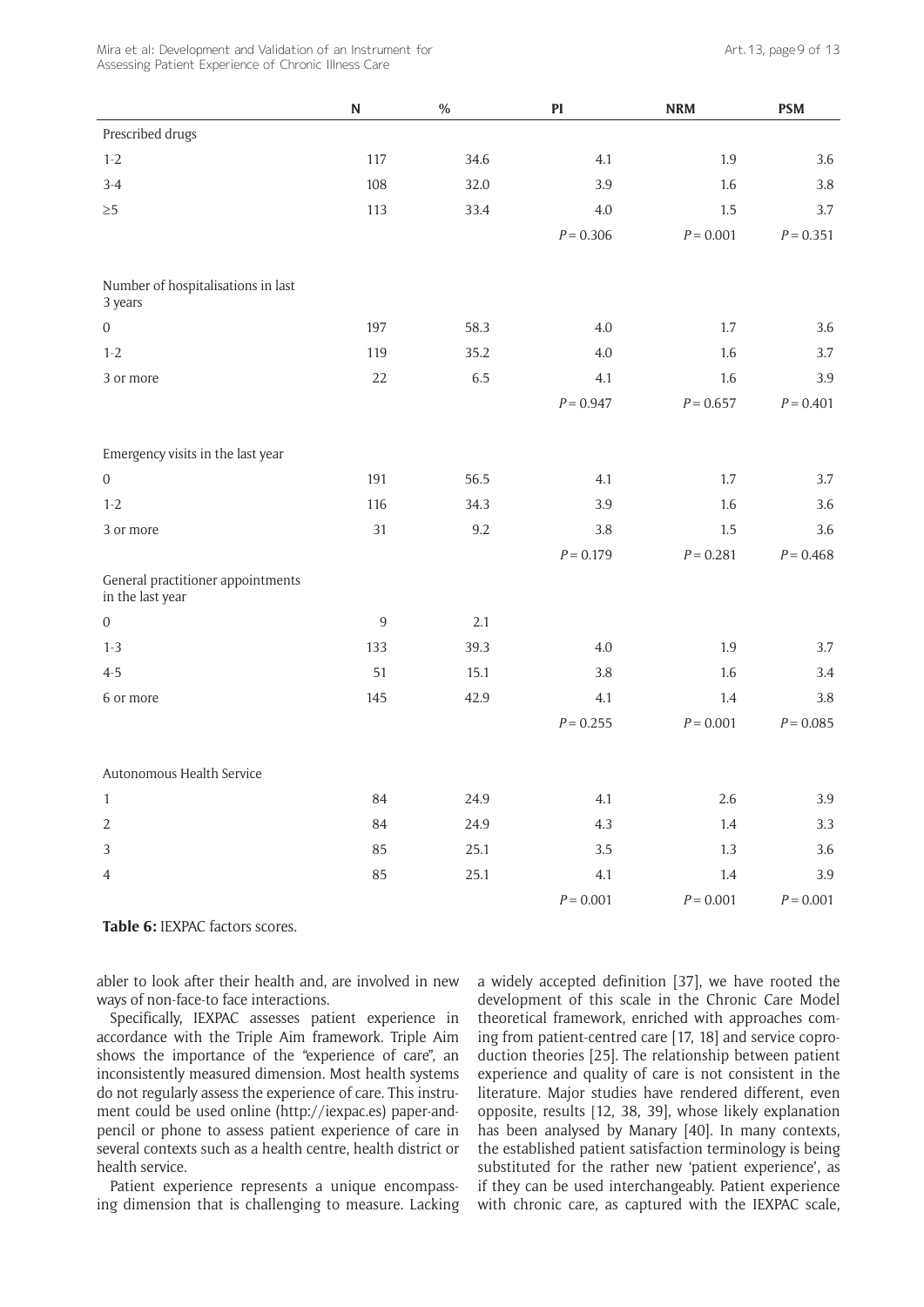however, differs significantly from the traditional patient satisfaction with episodes of care. This is why, in developing IEXPAC, we put emphasis on clarifying and delimiting the concept we want to measure, as formulated in our definition of patient experience. In the past, the concept of satisfaction has been used in a bilateral way, capturing the interaction of a patient with a single professional or organization. New measures should be focused on gauging experience with more comprehensive and complex provision models where different organizations are working collaboratively to provide patient-centred care.

The IEXPAC scale has several strengths from an integrated care point of view. First, it assesses experience of care beyond punctual contact, episode or specific setting. It is expected to capture a continuous experience over six months. Second, it considers the health professionals as a team, not solely focused on individual or isolated interaction with physicians, nurses or other staff. In countries like Spain, care delivery is not only focused on "doctors", but on a comprehensive team, where different primary care professionals interact with patients and different providers from hospitals, mental health networks, long term care facilities or social care organisations. Other authors, such as Walker et al have also acknowledged that patients "highly value a sense of all members of the care team being on the same page". Third, the scale captures the relationship between the patient and a system of care, where self-management and social care are also relevant. Fourth, the scale incorporates an active patient role, having a clear orientation towards improving outcomes by means of patients and professionals working together (coproduction). Fifth, IEXPAC is aligned with new evaluative frameworks of population health management based on the Triple Aim vision.

The psychometric analysis of IEXPAC renders three independent factors with items that converge around concepts: productive interactions, new relational model and patient self-management, all with literature supporting their adequacy and soundness [41].

This instrument also has some limitations that should be considered. There is still no data to support whether improvements in the scale ratings are related to better clinical or health-related quality of life outcomes. Furthermore, as patients with different chronic diseases or patients in different settings have distinct experiences with chronic illness care, there may be a need for specific scales for certain chronic diseases or types of complex chronic patients, such as those in home care programmes and those who are assisted by caregivers. Finally, the way the scale is formulated does not allow to attribute responsibilities to a specific care provider at individual level, only to a team of providers or "system of care".

To the best of our knowledge, most national health systems are not capturing the integrated care experience of patients with chronic conditions in a regular, holistic and systematic way. Most countries have a range of measures related to health outcomes and cost or utilization of services, typically included in most national or regional outcome frameworks. There is appropriate to also develop experience of care measures and incorporate them into

national and regional-level integrated care models. There is a promising future for these metrics through the commissioning by health and social care authorities and through performance assessments. Relevant initiatives are expected to appear in the coming years in this field of knowledge [42, 43]. For example, the area 4 (Ensuring that people have a positive experience of care) in the English NHS Outcome Framework 2015/2016 [44], may include the assessment of experience of care from an integrated care perspective. Tools like IEXPAC should contribute to this aim.

### **Conclusions**

IEXPAC scale measures the experience of patients with chronic conditions in their continued interaction with health professionals and services in regular practice. It can ascertain the quality of care experienced by patients, contributing to the 'experience of care' axis of the Triple Aim, and facilitate the adoption of patient-centred care approaches by health and social care organisations.

Measurement of patient experience may also facilitate the reorientation towards patient-centred care. Presently, with numerous processes of service integration being deployed, this might be of particular importance. It is necessary to generate results that consolidate this type of measurement, showing its correlation with other outcome indicators whose relevance and usefulness are widely accepted in the literature.

Although IEXPAC has yet to prove it can be used in regular practice, it seems that new metrics like this will be welcomed and possibly incorporated into regular performance assessments or commissioning processes of health and social care.

#### **Acknowledgements**

We thank Itziar Pérez-Irazusta (Basque Health Service), Ana Miquel (Madrid Health Service), Rafael Ruiz-Riera (Catalonian Health Service), Eduardo Zafra (Valencian Health Service), Alberto Asencio (Valencian Health Service), and Manuel Sánchez (Valencian Health Service) for facilitating the field study in their Regional Health Services; Ester Sarquella (PIAISS, Catalonian Integrated Health and Social Services Plan), Sage Show and Elena Urízar (Deusto Business School Health) for their insightful comments.

#### **Reviewers**

Two anonymous reviewers.

# **Competing Interests**

IEXPAC is provided free for non-profit organizations that want to improve chronic patient care. PF works at Merck Sharp & Dohme Spain. This study has been funded by Merck Sharp & Dohme Spain.

# **Authors' contributions**

JJM, RN, MG, OS designed the study. MG and OS conducted qualitative techniques. MG, OS, JCC, AG, MR and the IEX-PAC development group enrolled centres and patients. OS coordinated the field study. JJM and MG performed statistical analysis. JJM, PF and RN drafted this original. All authors reviewed information sources, participated in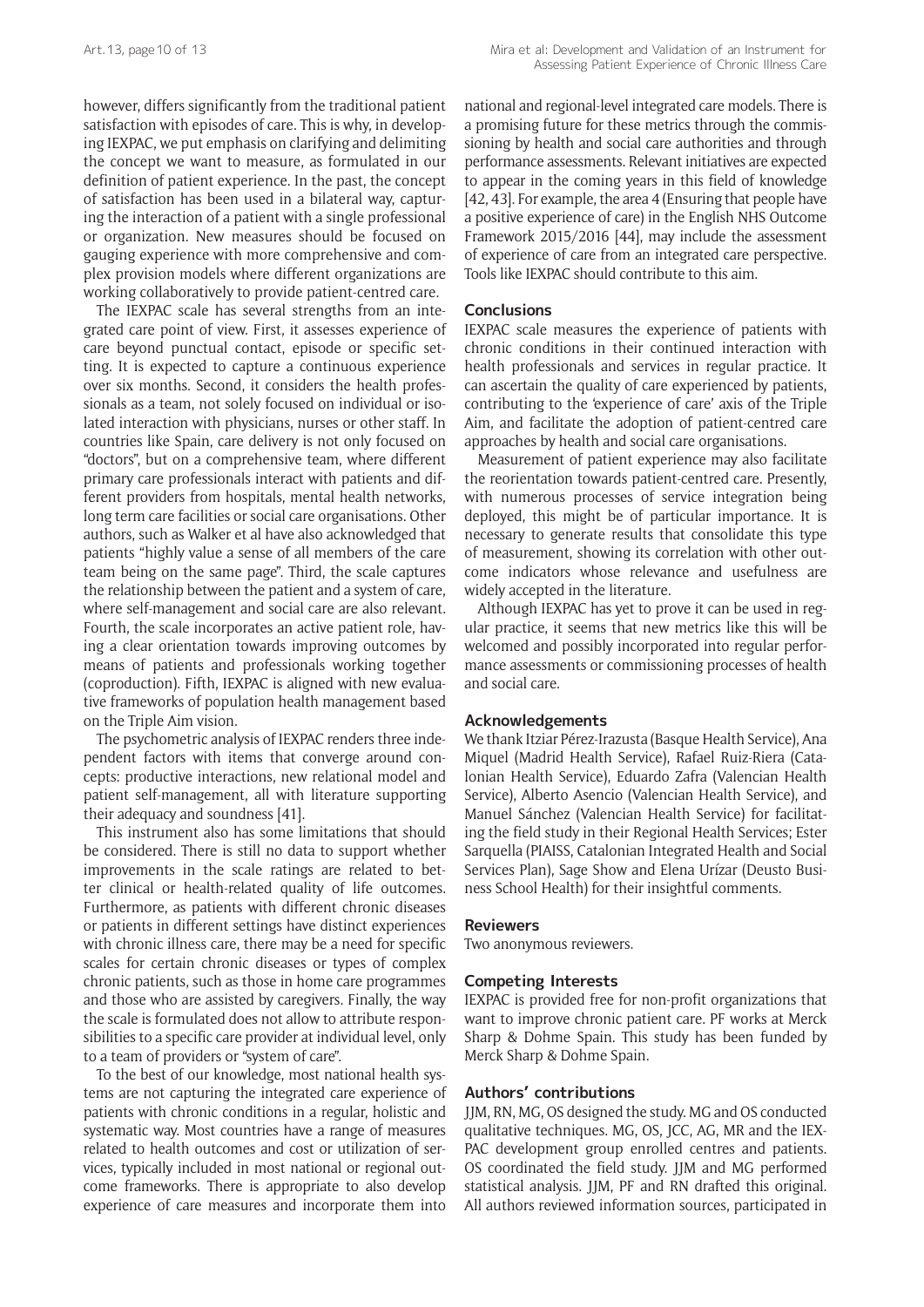Mira et al: Development and Validation of an Instrument for Assessing Patient Experience of Chronic Illness Care

reviewing and interpreting data and read and approved the final manuscript.

# **References**

- 1. **Murray, CJ, Vos, T, Lozano, R, Naghavi, M, Flaxman, AD, Michaud, C,** et al. Disability-adjusted life years (DALYs) for 291 diseases and injuries in 21 regions, 1990–2010: a systematic analysis for the Global Burden of Disease study 2010. *Lancet*. 2012; 380(9859): 2197–2223. DOI: [http://dx.doi.](http://dx.doi.org/10.1016/S0140-6736(12)61689-4) [org/10.1016/S0140-6736\(12\)61689-4](http://dx.doi.org/10.1016/S0140-6736(12)61689-4)
- 2. **Tinetti, ME, Fried, TR** and **Boyd, CM.** Designing health care for the most common chronic condition-multimorbidity. *The Journal of the American Medical Association*. 2012; 307(23): 2493–2494. DOI:<http://dx.doi.org/10.1001/jama.2012.5265>
- 3. **Nuño, R, Coleman, K, Bengoa, R** and **Sauto, R.** Integrated care for chronic conditions: the contribution of the ICCC Framework. *Health Policy*. 2012; 105(1): 55–64. DOI: [http://dx.doi.org/10.1016/j.](http://dx.doi.org/10.1016/j.healthpol.2011.10.006) [healthpol.2011.10.006](http://dx.doi.org/10.1016/j.healthpol.2011.10.006)
- 4. **McGlynn, EA, Asch, SM, Adams, J, Keesey, J, Hicks, J, DeCristofaro, A,** et al. The quality of health care delivered to adults in the United States. *The New England Journal of Medicine*. 2003; 348(26): 2635–2645. DOI: [http://dx.doi.org/10.1056/](http://dx.doi.org/10.1056/NEJMsa022615) [NEJMsa022615](http://dx.doi.org/10.1056/NEJMsa022615)
- 5. **Bengoa, R.** Transforming health care: an approach to system-wide implementation. *International Journal of Integrated Care*. 2013; 13(3). DOI: [http://](http://dx.doi.org/10.5334/ijic.1206) [dx.doi.org/10.5334/ijic.1206](http://dx.doi.org/10.5334/ijic.1206)
- 6. **Ham, C.** The ten characteristics of the high-performing chronic care system. *Health Economics, Policy and Law*. 2010; 5(Pt 1): 71–90. DOI: [http://](http://dx.doi.org/10.1017/S1744133109990120) [dx.doi.org/10.1017/S1744133109990120](http://dx.doi.org/10.1017/S1744133109990120)
- 7. **Wagner, EH, Austin, BT** and **Von Korff, M.** Organizing care for patients with chronic illness. *The Milbank Quarterly*. 1996; 74(4): 511–544. DOI: [http://](http://dx.doi.org/10.2307/3350391) [dx.doi.org/10.2307/3350391](http://dx.doi.org/10.2307/3350391)
- 8. **Coleman, K, Austin, BT, Brach, C** and **Wagner, EH.** Evidence on the Chronic Care Model in the new millennium. *Health Affairs (Millwood)*. 2009; 28(1): 75–85. <DOI: http://dx.doi.org/10.1377/hlthaff.28.1.75>
- 9. **Martínez-González, NA, Berchtold, P, Ullman, K, Busato, A** and **Egger, M.** Integrated care programmes for adults with chronic conditions: a metareview. *International Journal for Quality in Health Care*. 2014; 26(5): 561–570. DOI: [http://dx.doi.](http://dx.doi.org/10.1093/intqhc/mzu071) [org/10.1093/intqhc/mzu071](http://dx.doi.org/10.1093/intqhc/mzu071)
- 10. **Davy, C, Bleasel, J, Liu, H, Tchan, M, Ponniah, S**  and **Brown, A.** [Effectiveness of chronic care models:](http://www.ncbi.nlm.nih.gov/pmc/articles/PMC4448852/)  [opportunities for improving healthcare practice and](http://www.ncbi.nlm.nih.gov/pmc/articles/PMC4448852/)  [health outcomes: a systematic review](http://www.ncbi.nlm.nih.gov/pmc/articles/PMC4448852/). *BMC Health Services Research*. 2015; 15(15). DOI: [http://dx.doi.](http://dx.doi.org/10.1186/s12913-015-0854-8) [org/10.1186/s12913-015-0854-8](http://dx.doi.org/10.1186/s12913-015-0854-8)
- 11. **Cramm, JM** and **Nieboer, AP.** High-quality chronic care delivery improves experiences of chronically ill patients receiving care. *International Journal for Quality in Health Care*. 2013; 25(6): 689–695. DOI: http://dx.doi.org/10.1093/intqhc/mzt065
- 12. **Doyle, C, Lennox, L** and **Bell, D.** A systematic review of evidence on the links between patient experience and clinical safety and effectiveness. *BMJ Open*. 2013; 3(1). DOI: [http://dx.doi.org/10.1136/](http://dx.doi.org/10.1136/bmjopen-2012-001570) [bmjopen-2012-001570](http://dx.doi.org/10.1136/bmjopen-2012-001570)
- 13. **Glasgow, RE, Wagner, EH, Schaefer, J, Mahoney, LD, Reid, RJ** and **Greene, SM.** Development and validation of the Patient Assessment of Chronic Illness Care (PACIC). *Medical Care*. 2005; 43(5): 436–444. DOI: [http://dx.doi.org/10.1097/01.](http://dx.doi.org/10.1097/01.mlr.0000160375.47920.8c) [mlr.0000160375.47920.8c](http://dx.doi.org/10.1097/01.mlr.0000160375.47920.8c)
- 14. **Vrijhoef, HJ, Berbee, R, Wagner, EH** and **Steuten, LM.** Quality of integrated chronic care measured by patient survey: identification, selection and application of most appropriate instruments. *Health Expectations*. 2009; 12(4): 417–429. DOI: [http://dx.doi.](http://dx.doi.org/10.1111/j.1369-7625.2009.00557.x) [org/10.1111/j.1369-7625.2009.00557.x](http://dx.doi.org/10.1111/j.1369-7625.2009.00557.x)
- 15. **Singer, SJ, Friedberg, MW, Kiang, MV, Dunn, T**  and **Kuhn, DM.** Development and validation of the Patient Perceptions of Integrated Care Survey. *Medical Care Research and Review*. 2012; 70(2): 143–164. DOI: [http://dx.doi.](http://dx.doi.org/10.1177/1077558712465654) [org/10.1177/1077558712465654](http://dx.doi.org/10.1177/1077558712465654)
- 16. **Singer, SJ, Burgers, J, Friedberg, M, Rosenthal, MB, Leape, L** and **Scheneider, E.** Defining and measuring integrated patient care: promoting the next frontier in health care delivery. *Medical Care Research and Review*. 2011; 68(1): 112–127. DOI: <http://dx.doi.org/10.1177/1077558710371485>
- 17. **National Quality Board.** Improving experience of care: Our shared understanding and ambition. London: NHS; 2015 Jan. [cited 2016 31 Jan]. Available from: [https://www.england.nhs.uk/wp-content/](https://www.england.nhs.uk/wp-content/uploads/2015/01/improving-experiences-of-care.pdf) [uploads/2015/01/improving-experiences-of-care.](https://www.england.nhs.uk/wp-content/uploads/2015/01/improving-experiences-of-care.pdf) [pdf.](https://www.england.nhs.uk/wp-content/uploads/2015/01/improving-experiences-of-care.pdf)
- 18. **World Health Organization.** WHO global strategy on people-centred and integrated health services. Geneva: WHO; 2015 Mar. [cited 2016 31 Jan]. Available from: [http://www.who.int/servicedelivery](http://www.who.int/servicedeliverysafety/areas/people-centred-care/global-strategy/en/)[safety/areas/people-centred-care/global-strategy/](http://www.who.int/servicedeliverysafety/areas/people-centred-care/global-strategy/en/) [en/.](http://www.who.int/servicedeliverysafety/areas/people-centred-care/global-strategy/en/)
- 19. **Coulter, A.** After Bristol: putting patients at the centre. *BMJ*. 2002; 324(7338): 648–651. DOI: [http://](http://dx.doi.org/10.1136/bmj.324.7338.648) [dx.doi.org/10.1136/bmj.324.7338.648](http://dx.doi.org/10.1136/bmj.324.7338.648)
- 20. **Walker, KO, Labat, A, Choi, J, Schmittdiel, J, Stewart, AL** and **Grumbach, K.** Patient perceptions of integrated care: confused by the term, clear on the concept. *International Journal of Integrated Care*. 2013; 13(1): e004. DOI: [http://dx.doi.org/10.5334/](http://dx.doi.org/10.5334/ijic.985) [ijic.985](http://dx.doi.org/10.5334/ijic.985)
- 21. **Nuño-Solinís, R, Fernández-Cano, P, Mira-Solves, JJ, Toro-Polanco, N, Contel, JC, Guilabert-Mora, M,** et al. Development of an instrument for the assessment of chronic care models. *Gaceta Sanitaria*. 2013; 27(2): 128–134. DOI: [http://dx.doi.org/10.1016/j.](http://dx.doi.org/10.1016/j.gaceta.2012.05.012) [gaceta.2012.05.012](http://dx.doi.org/10.1016/j.gaceta.2012.05.012) [in Spanish]
- 22. **Mira, JJ, Nuño-Solinís, R, Fernández-Cano, P, Toro-Polanco, N, Contel, JC, Guilabert-Mora, M,** et al. Readiness to tackle chronicity in Spanish health care organisations: a two-year experience with the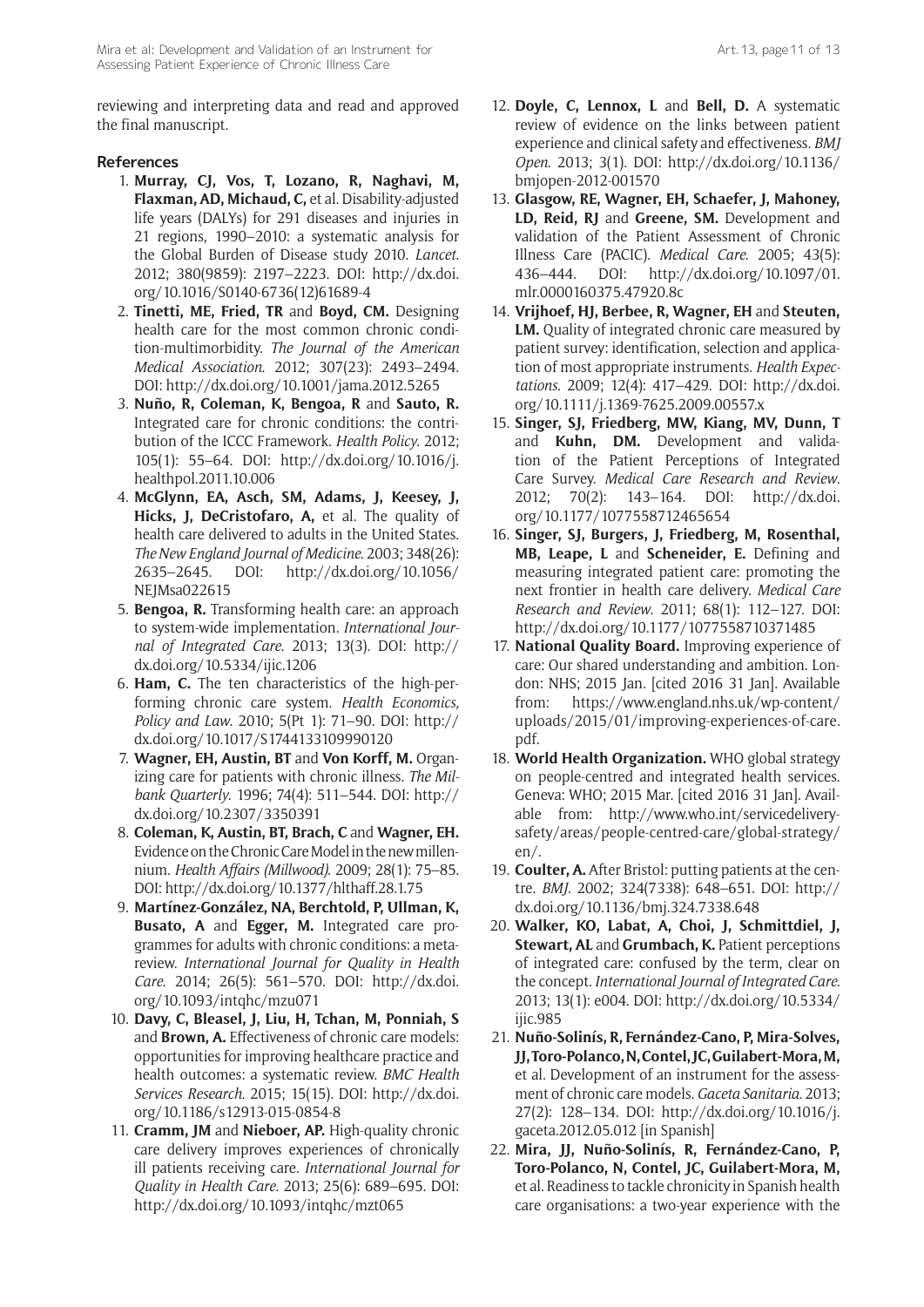Instrumento de Evaluación de Modelos de Atención ante la Cronicidad/Assessment of Readiness for Chronicity in Health Care Organisations instrument. *International Journal of Integrated Care*. 2015; 15(4). DOI: <http://dx.doi.org/10.5334/ijic.1849>

- 23. **Berwick, DM, Nolan, TW** and **Whittington, J.** The triple aim: care, health, and cost. *Health Affairs (Millwood)*. 2008; 27(3): 759–769. DOI: [http://dx.doi.](http://dx.doi.org/10.1377/hlthaff.27.3.759) [org/10.1377/hlthaff.27.3.759](http://dx.doi.org/10.1377/hlthaff.27.3.759)
- 24. **The Evidence Centre for National Voices.** Enhancing experience. Summarising evidence from systematic reviews. London: National Voices; 2014 Mar. [cited 2016 31 Jan]. Available from: [http://](http://www.nationalvoices.org.uk/node/1335) [www.nationalvoices.org.uk/node/1335.](http://www.nationalvoices.org.uk/node/1335)
- 25. **Batalden, M, Batalden, P, Margolis, P, Seid, M, Armstrong, G, Opipari-Arrigan, L,** et al. Coproduction of healthcare service. *BMJ Quality & Safety*. 2016; 25(7): 509–517. DOI: [http://dx.doi.](http://dx.doi.org/10.1136/bmjqs-2015-004315) [org/10.1136/bmjqs-2015-004315](http://dx.doi.org/10.1136/bmjqs-2015-004315)
- 26. **Orueta, JF, Garcia-Alvarez, A, Garcia-Goni, M, Paolucci, F** and **Nuno-Solinis, R.** Prevalence and costs of multimorbidity by deprivation levels in the Basque Country: a population based study using health administrative databases. *PloS One*. 2014; 9(2). DOI: [http://dx.doi.org/10.1371/journal.](http://dx.doi.org/10.1371/journal.pone.0089787) [pone.0089787](http://dx.doi.org/10.1371/journal.pone.0089787)
- 27. **Drewes, H, van Til-de Jong, J, Struijs, J, Baan, C, Tekle, F, Meijboom, B,** et al. Measuring chronic care management experience of patients with diabetes: PACIC and PACIC+ validation. *International Journal of Integrated Care*. 2012; 12(8). DOI: [http://dx.doi.](http://dx.doi.org/10.5334/ijic.862) [org/10.5334/ijic.862](http://dx.doi.org/10.5334/ijic.862)
- 28. Beattie, M, Murphy, DJ, Atherton, I and Lauder, W. Instruments to measure patient experience of healthcare quality in hospitals: a systematic review. *Systematic Reviews*. 2015; 4: 97. DOI: [http://dx.doi.](http://dx.doi.org/10.1186/s13643-015-0089-0) [org/10.1186/s13643-015-0089-0](http://dx.doi.org/10.1186/s13643-015-0089-0)
- 29. **Cramm, JM** and **Nieboer, AP.** The importance of productive patient–professional interaction for the well-being of chronically ill patients. *Quality of Life Research*. 2015; 24(4): 897–903. DOI: [http://dx.doi.](http://dx.doi.org/10.1007/s11136-014-0813-6) [org/10.1007/s11136-014-0813-6](http://dx.doi.org/10.1007/s11136-014-0813-6)
- 30. **Cramm, JM, Jolani, S, van Buuren, S** and **Nieboer, AP.** Better experiences with quality of care predict well-being of patients with chronic obstructive pulmonary disease in the Netherlands. *International Journal of Integrated Care*. 2015; 15(2). DOI: [http://](http://dx.doi.org/10.5334/ijic.1587) [dx.doi.org/10.5334/ijic.1587](http://dx.doi.org/10.5334/ijic.1587)
- 31. **Wensing, M, Vingerhoets, E** and **Grol, R.** Feedback based on patient evaluations: a tool for quality improvement? *Patient Education and Counseling*. 2003; 51(2): 149–153. DOI: [http://dx.doi.](http://dx.doi.org/10.1016/S0738-3991(02)00199-4) [org/10.1016/S0738-3991\(02\)00199-4](http://dx.doi.org/10.1016/S0738-3991(02)00199-4)
- 32. **McDonald, RP.** The dimensionality of tests and items. *British Journal of Mathematical Statistical*

*Psychology*. 1981; 34(1): 100–117. DOI: [http://](http://dx.doi.org/10.1111/j.2044-8317.1981.tb00621.x) [dx.doi.org/10.1111/j.2044-8317.1981.tb00621.x](http://dx.doi.org/10.1111/j.2044-8317.1981.tb00621.x)

- 33. **Hair, JF, Anderson, RE, Tatham, RL** and **Black, WC.** Multivariate data analysis. [5th edition]. New York: Prentice Hall International; 1998.
- 34. **Terwee, CB, Bot, SD, de Boer, M, van der Windt, DA, Knol, DL, Dekker, J,** et al. Quality criteria were proposed for measurement properties of health status instruments. *Journal of Clinical Epidemiology*. 2007; 60(1): 34–42. DOI: [http://dx.doi.](http://dx.doi.org/10.1016/j.jclinepi.2006.03.012) [org/10.1016/j.jclinepi.2006.03.012](http://dx.doi.org/10.1016/j.jclinepi.2006.03.012)
- 35. **Bagozzi, RP** and **Yi, Y.** On the evaluation of structural equation models. *Journal of the Academy of Marketing Science*. 1988; 16(1): 74–94. DOI: [http://](http://dx.doi.org/10.1007/BF02723327) [dx.doi.org/10.1007/BF02723327](http://dx.doi.org/10.1007/BF02723327)
- 36. **Nunnally, JC** and **Bernstein, H.** Psychometric theory. [3rd edition]. New York: McGraw-Hill; 1994.
- 37. **LaVela, SL** and **Gallan, AS.** Evaluation and measurement of patient experience. *Patient Experience Journal*. 2014; 1(1): 28–36. Available from: http:// pxjournal.org/journal/vol1/iss1/5.
- 38. **Jha, AK, Orav, EJ, Zheng, J** and **Epstein, AM.** Patients' Perception of Hospital Care in the United States. *The New England Journal of Medicine*. 2008; 359: 1921–1931. DOI: [http://dx.doi.org/10.1056/](http://dx.doi.org/10.1056/NEJMsa0804116) [NEJMsa0804116](http://dx.doi.org/10.1056/NEJMsa0804116)
- 39. **Groene, O, Arah, OA, Klazinga, NS, Wagner, C, Bartels, PD, Kristensen, S,** et al. Patient Experience Shows Little Relationship with Hospital Quality Management Strategies. *PLoS One*. 2015; 10(7). DOI: [http://dx.doi.org/10.1371/journal.](http://dx.doi.org/10.1371/journal.pone.0131805) [pone.0131805](http://dx.doi.org/10.1371/journal.pone.0131805)
- 40. **Manary, MP, Boulding, W, Staelin, R** and **Glickman, S.** The Patient Experience and Health Outcomes. *The New England Journal of Medicine*. 2013; 368(3): 201–203. DOI: [http://dx.doi.org/10.1056/](http://dx.doi.org/10.1056/NEJMp1211775) [NEJMp1211775](http://dx.doi.org/10.1056/NEJMp1211775)
- 41. **Nuño-Solinís, R.** [Development and implementation of the Chronicity Strategy for the Basque Country (Spain): lessons learned]. *Gaceta Sanitaria*. 2016. DOI: [http://dx.doi.org/10.1016/j.gac](http://dx.doi.org/10.1016/j.gaceta.2016.03.011)[eta.2016.03.011](http://dx.doi.org/10.1016/j.gaceta.2016.03.011) [in Spanish].
- 42. **Staniszewska, S** and **Churchill, N.** Patients' experiences in the UK: Future strategic directions. *Patient Experience Journal*. 2014; 1(1): 140–143. Available from: http://pxjournal.org/journal/vol1/iss1/18
- 43. **Coulter, A, Locock, L, Ziebland, S** and **Calabrese, J.** Collecting data on patient experience is not enough: they must be used to improve care. *BMJ*. 2014; 348. DOI: <http://dx.doi.org/10.1136/bmj.g2225>
- 44. **Department of Health.** The NHS Outcomes Framework 2015/2016. London: NHS; 2014 Dec. [cited 2016 31 Jan]. Available from: [https://](https://www.gov.uk/government/publications/nhs-outcomes-framework-2015-to-2016) [www.gov.uk/government/publications/](https://www.gov.uk/government/publications/nhs-outcomes-framework-2015-to-2016) [nhs-outcomes-framework-2015-to-2016](https://www.gov.uk/government/publications/nhs-outcomes-framework-2015-to-2016).